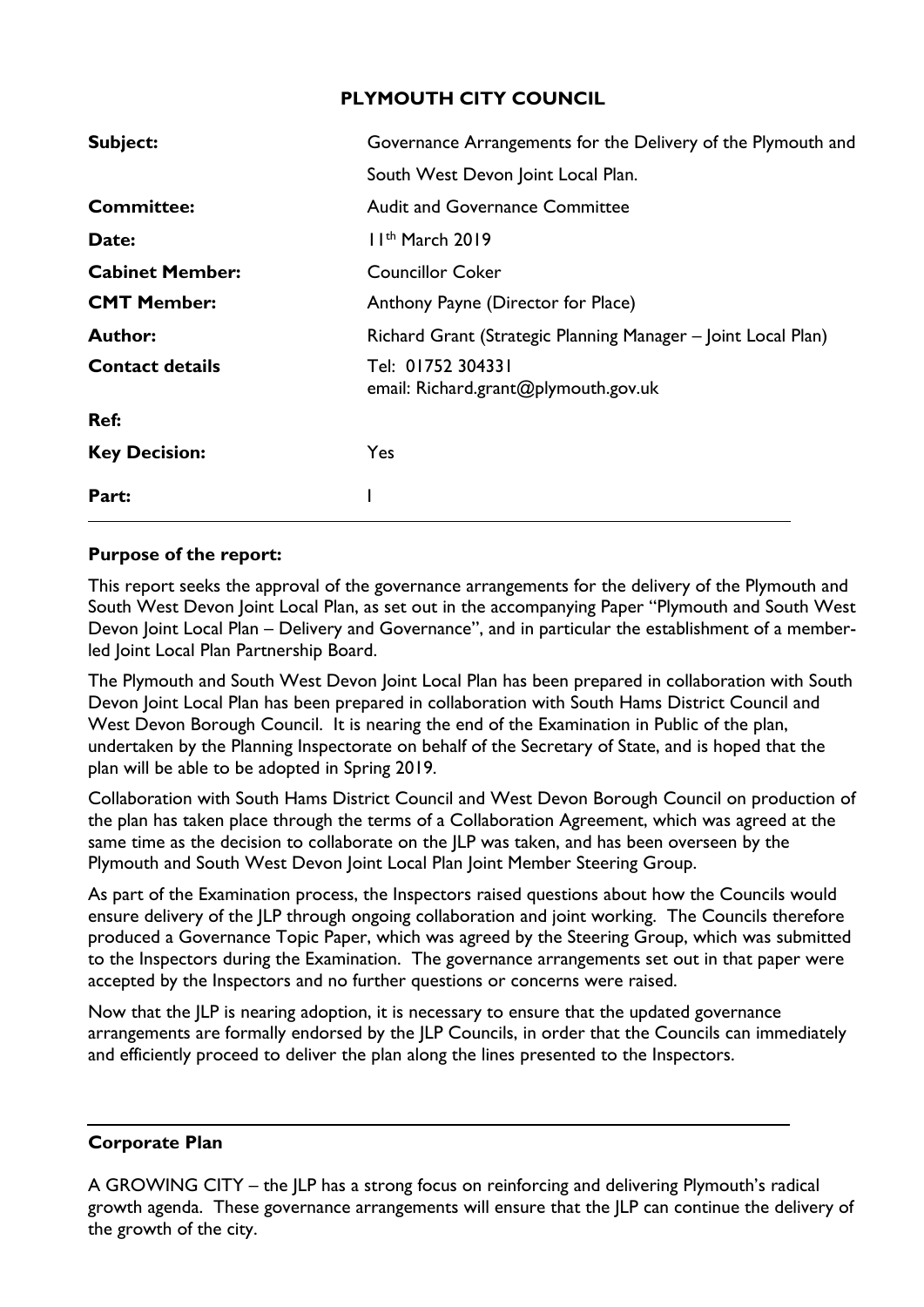## **Implications for Medium Term Financial Plan and Resource Implications: Including finance, human, IT and land**

There are no additional financial or resource implications of this report. In setting out details of how the JLP Councils will collaborate on the delivery of the Joint Local Plan, and the governance arrangements enabling this work, the report sets out how existing resources will be used in the most efficient way.

### **Other Implications: e.g. Child Poverty, Community Safety, Health and Safety and Risk Management:**

The JLP provides a strategic policy framework for both people and place. The creation of sustainable communities, and the theme of providing quality of life for everyone in the city, runs through the heart of the plans, providing an effective and integrated strategic framework for addressing and responding to issues such as community safety, community cohesion, child poverty and equalities and diversity. This report sets out how the JLP Councils will organise themselves to deliver the Joint Local Plan.

### **Equality and Diversity**

Has an Equality Impact Assessment been undertaken? An Equality Impact Assessment has already been undertaken for the Plymouth and South West Devon Joint Local Plan, and is included in the Final Sustainability Appraisal.

#### **Recommendations and Reasons for recommended action:**

It is recommended that approval be given to the establishment of Joint Local Plan Partnership Board in accordance with the Joint Local Plan governance arrangements set out in the Plymouth and South West Devon Joint Local Plan – Delivery and Governance Paper.

REASON: To enable the efficient delivery of the strategy and policies set out in the Plymouth and South West Devon Joint Local Plan by the JLP Councils.

#### **Alternative options considered and rejected:**

The JLP Councils could decide not to collaborate on the delivery of the JLP. However, such an approach would lead to a lack of coordination of delivery of policies, and particularly of levels of housing and employment growth across the three authorities. This lack of coordination would likely lead to the strategy as set out in the plan failing to be delivered, jeopardising the 5 Year Land Supply of land for new housing in all three Councils and the achievement of the milestones on the Government's Housing Delivery Test, with the consequences of this being felt by all three authorities. It would also lead to the duplication of work in all three authorities leading to resource inefficiencies.

#### **Published work / information:**

Report to Full Council on Plymouth and South West Devon Joint Local Plan – 16<sup>th</sup> February 2016 Report to Full Council on Plymouth and South West Devon Joint Local Plan – 27<sup>th</sup> February 2017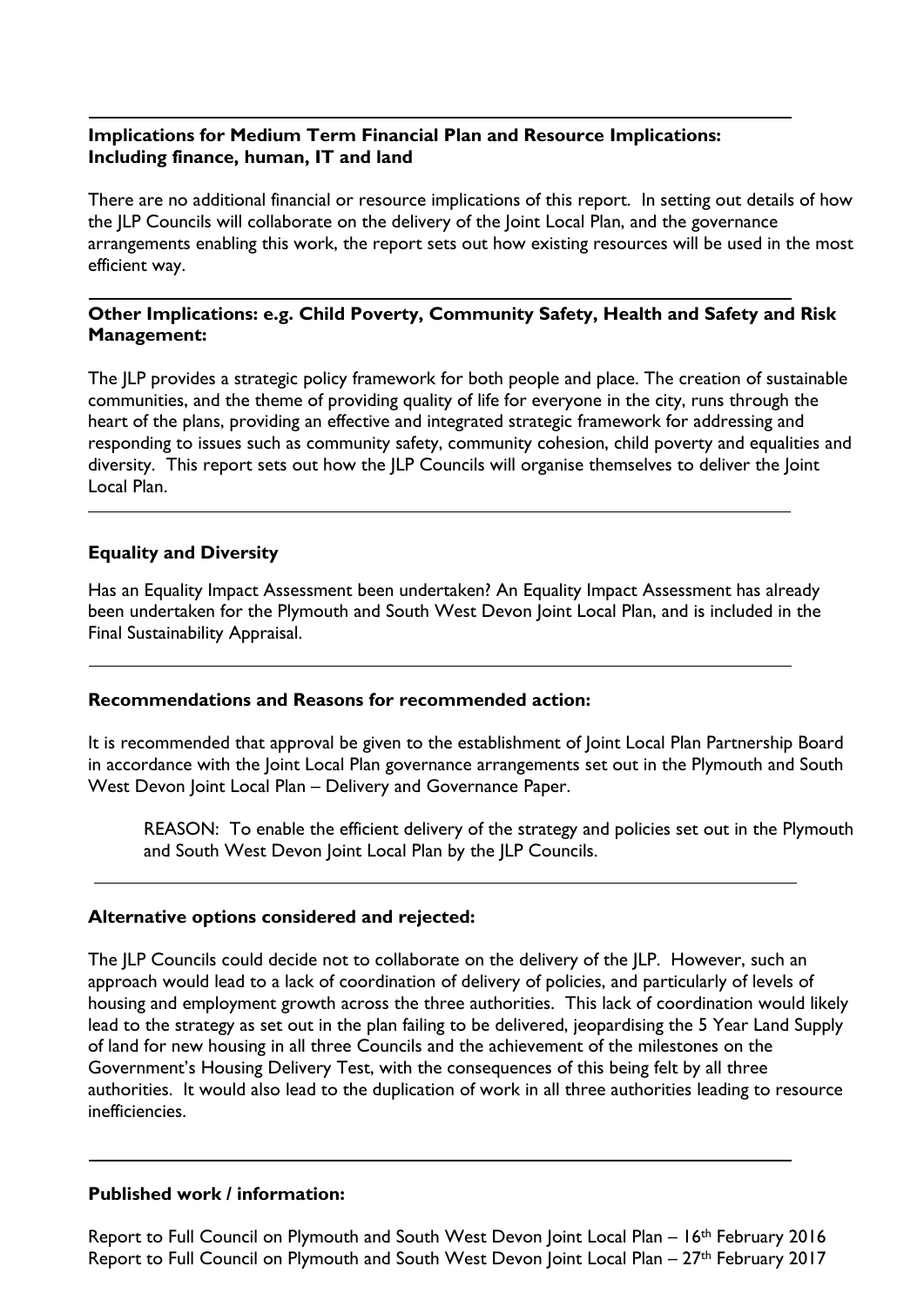# **Background papers:**

| Title                                | Part 1 | Part II | <b>Exemption Paragraph Number</b> |  |  |  |  |  |  |
|--------------------------------------|--------|---------|-----------------------------------|--|--|--|--|--|--|
|                                      |        |         |                                   |  |  |  |  |  |  |
| <b>Plymouth and South West Devon</b> |        |         |                                   |  |  |  |  |  |  |
| Joint Local Plan - Delivery and      |        |         |                                   |  |  |  |  |  |  |
| Governance.                          |        |         |                                   |  |  |  |  |  |  |
|                                      |        |         |                                   |  |  |  |  |  |  |

**Sign off:** comment must be sought from those whose area of responsibility may be affected by the decision, as follows (insert references of Finance, Legal and Monitoring Officer reps, and of HR, Corporate Property, IT and Strat. Proc. as appropriate):

| Fin                                                                                            | pl.18.<br>19.21<br>9 | $_{\text{Leg}}$ | LS/<br>321<br>68/J<br>P/F<br>eb1 | Mon<br>Off | It/6<br>22<br>25/<br>27<br>02 | <b>HR</b> | n/a | Assets | n/a | IT | n/a | Strat<br>Proc | n/a |
|------------------------------------------------------------------------------------------------|----------------------|-----------------|----------------------------------|------------|-------------------------------|-----------|-----|--------|-----|----|-----|---------------|-----|
| Originating SMT Member Paul Barnard (Service Director for Strategic Planning & Infrastructure) |                      |                 |                                  |            |                               |           |     |        |     |    |     |               |     |
| Has the Cabinet Member(s) agreed the contents of the report? Yes                               |                      |                 |                                  |            |                               |           |     |        |     |    |     |               |     |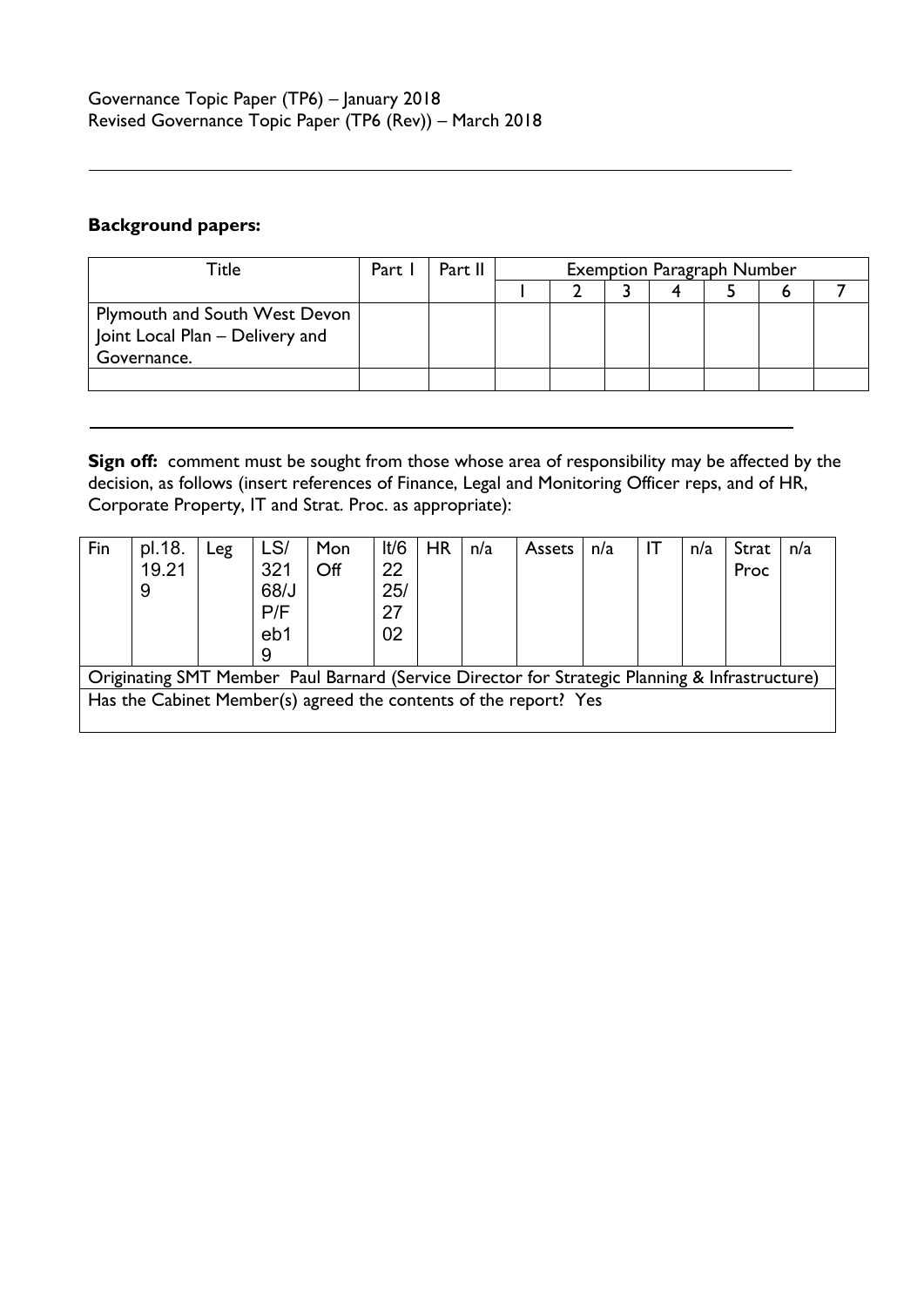## **1.0 Background**

- 1.1 On 16<sup>th</sup> February 2016 the City Council agreed to collaborate with South Hams District Council and West Devon Borough Council on the production of the Plymouth and South West Devon Joint Local Plan. The working arrangements for the collaboration were also approved by the City Council, as set out in the Collaboration Agreement accompanying the report.
- 1.2 The key elements of the collaboration set out at that time were:
	- The creation of a Joint Member Steering Group to oversee and guide the work on the Joint local Plan
	- Informal officer collaboration on the Joint Local Plan with each authority committing to make the necessary resources available, with the work on the plan being led by Plymouth City Council's Local Planning Manager.
	- Each authority sharing the costs of preparing the plan.
- 1.3 The City Council approved the Joint Local Plan for Publication and subsequent Submission to the Planning Inspectorate on 27<sup>th</sup> February 2017. Council also instructed officers to revise the Collaboration Agreement, to ensure that arrangements were put in place for delivery of the JLP post adoption.
- 1.4 The Joint Local Plan was submitted to the Planning Inspectorate on 31<sup>st</sup> July 2017, and the Examination in Public process commenced. During the Examination, the Planning Inspectors asked questions relating to the ongoing collaboration between the JLP Councils, and the reassurance that could be given that the Councils were committed to working together to deliver the JLP strategy and commitments. In response the Councils produced the Governance Topic Paper [\(TP6\)](https://www.plymouth.gov.uk/sites/default/files/GovernanceTopicPaper.pdf), which set out in detail the proposed ongoing governance arrangements. This Topic Paper was revised following the Hearings into the JLP which took place between January and March 2018, to reflect discussions with the Inspectors. The Revised Governance Topic Paper [\(TP6\(Rev\)](https://www.plymouth.gov.uk/sites/default/files/RevisedGovernanceTopicPaper.pdf)) was submitted to the Inspectors in March 2018. Both of these versions of the Governance Topic Paper were approved by the Joint Local Plan Member Steering Group following consultation with the Leaders of the Councils.
- 1.5 Given that the JLP may soon be adopted by the Councils, it is timely to also formally approve the Governance arrangements that the three Councils will use to deliver the JLP. South Hams District Council and West Devon Borough Council will be asked to approve the arrangements at the Full Councils which adopt the JLP. In Plymouth, these matters have been delegated to the Audit and Governance Committee. The Governance Topic Paper has been slightly amended so that it reflects the latest position regarding the Joint Local Plan. It is appended to this Report so that Members can see the detail of the Governance Arrangements.

## **2.0 Summary of the Governance Arrangements**

- 1.6 The Governance Topic Paper proposed the following Governance Arrangements for the delivery of the JLP:
	- The Joint Local Plan Member Steering Group will be disbanded and replaced with a Joint Local Plan Partnership Board. This Partnership Board will be a more formal body than the existing Steering Group, with powers to review progress on the implementation of the JLP and engage with the individual Councils in addressing any delivery issues revealed by monitoring. The existing Member representation of the